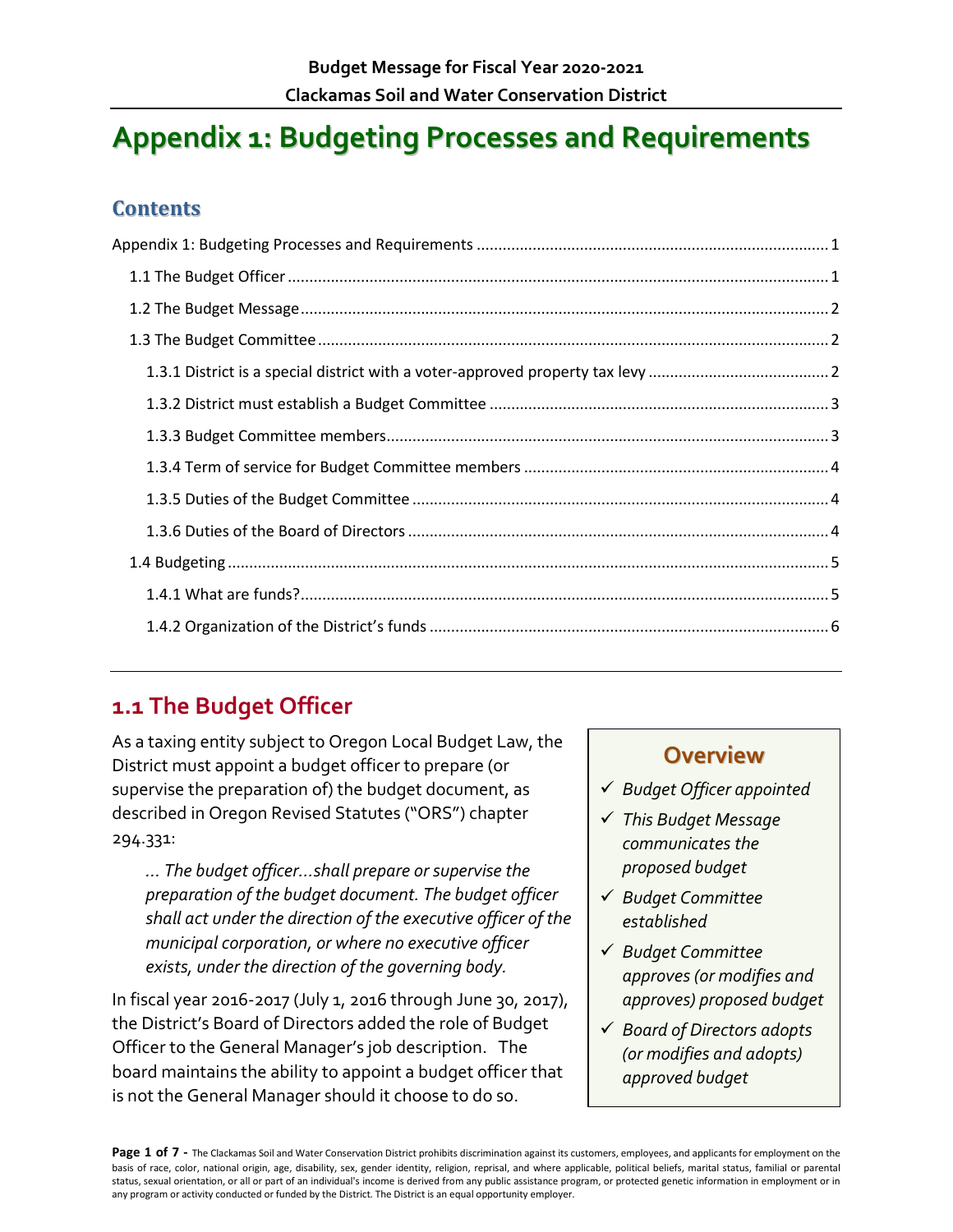#### <span id="page-1-0"></span>**1.2 The Budget Message**

A cornerstone of the public budgeting process is communicating the annual budget to the Budget Committee and to the public. The budget message identifies significant changes from the previous budget and identifies significant new initiatives and changes in District programs and operations. The budget message also communicates how the District will continue to implement the District's long-range plan in the coming fiscal year.

According to Oregon Revised States chapter 294.403:

*A budget message shall be prepared by or under the direction of the executive officer of the municipal corporation or, where no executive officer exists, by or under the direction of the presiding officer of the governing body. The budget message shall be delivered at a meeting of the budget committee as provided in ORS 294.426 (1). The budget message shall: (1) Explain the budget document; (2) Contain a brief description of the proposed financial policies of the municipal corporation for the ensuing year or ensuing budget period; (3) Describe in connection with the financial policies of the municipal corporation, the important features of the budget document; (4) Set forth the reason for salient changes from the previous year or budget period in appropriation and revenue items; (5) Explain the major changes in financial policy; and (6) Set forth any change contemplated in the municipal corporation's basis of accounting and explain the reasons for the change and the effect of the change on the operations of the municipal corporation.*

## <span id="page-1-1"></span>**1.3 The Budget Committee**

Oregon Revised Statute chapter 294 requires public taxing entities to prepare a budget consistent with Oregon Local Budget Law.

#### <span id="page-1-2"></span>**1.3.1 District is a special district with a voter-approved property tax levy**

The Clackamas Soil and Water Conservation District is a special district of the State of Oregon and a local unit of government, formed under the authority of ORS chapter 568, with the powers and duties described in that law. The current district was formed by combining the North Clackamas and South Clackamas district boards on March 22, 1974; the two original districts go back to 1958.

In 2006, Clackamas County voters passed Measure 3-221, granting a permanent property tax rate limit to the District, making the District a public taxing entity subject to Oregon Local Budget Law. The language of Measure 3-221 as approved by voters is shown below: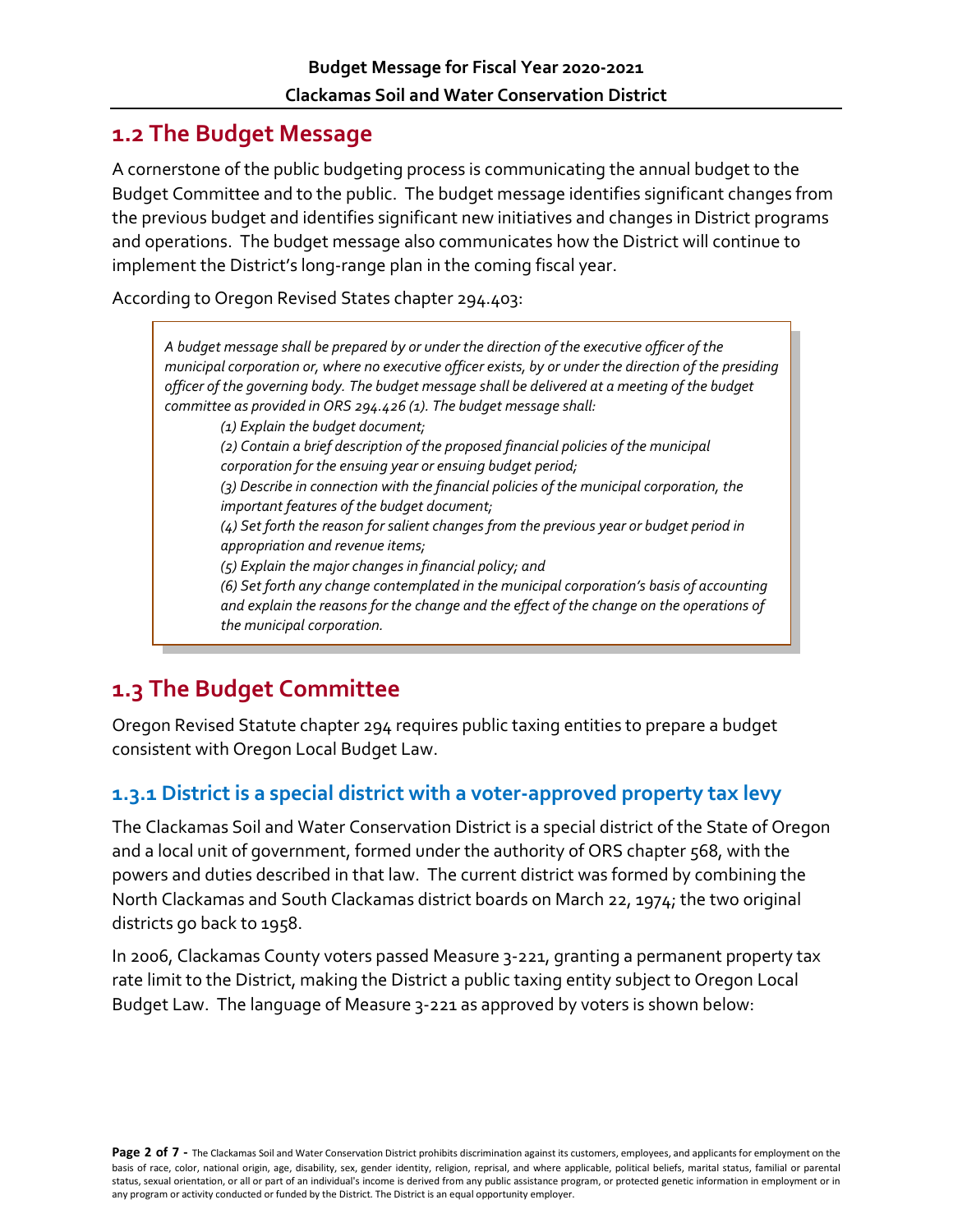This permanent rate limit will enable Clackamas Soil and Water Conservation District to provide education and technical assistance to urban and rural residents, farmers, businesses, municipalities, and others to meet rising legal and public expectations for healthy and sustainable management of our land, air and water. The District does not make or enforce regulations.

The permanent rate limit will support current District programs including conservation technical assistance, help for landowners navigating regulations, and cost-share funding for conservation projects to improve the quality of our streams, working lands and natural habitat for fish, wildlife, and people. The District is also responding to citizen demands to implement a countywide weed program focused on education and sustainable control methods.

This measure establishes a permanent rate limit of \$0.05 per \$1,000 assessed valuation. It will cost a property owner a maximum of \$10.00 per year on property valued at \$200,000 and yield an estimated \$1,400,000 to the District. The District may levy a lower rate. This permanent rate is an upper limit that by law can never be raised.

#### <span id="page-2-0"></span>**1.3.2 District must establish a Budget Committee**

The District must establish a Budget Committee and must hold at least one public meeting to review and approve the upcoming year's budget. The Budget Committee consists of the District's governing body and an equal number of local registered voters appointed by the governing body.

#### <span id="page-2-1"></span>**1.3.3 Budget Committee members**

In 2020, the Budget Committee consists of 14 members: seven electors and the seven-member Board of Directors. This group provides wide representation on natural resources issues and opportunities throughout the District.

| <b>Name</b>             | <b>Board or Elector</b> | <b>Status</b>                                |
|-------------------------|-------------------------|----------------------------------------------|
| Dave Albrecht           | Elector                 | Re-appointed in 2019, in second year of term |
| John Borden             | Elector                 | Re-appointed in 2019, in second year of term |
| Michael Weinberg        | Elector                 | Appointed in 2020, in first year of term     |
| Steve Fedje             | Elector                 | Re-appointed in 2018, in third year of term  |
| <b>Terry Muilenberg</b> | Elector                 | Re-appointed in 2020, in first year of term  |
| Rennie Squier           | Elector                 | Re-appointed in 2019, in second year of term |
| Jim Toops               | Elector                 | Re-appointed in 2018, in third year of term  |
| Jeff Becker             | <b>Board</b>            | Serves while a Board member                  |
| Roger Fantz             | <b>Board</b>            | Serves while a Board member                  |
| Don Guttridge           | <b>Board</b>            | Serves while a Board member                  |
| Jim Johnson             | Board                   | Serves while a Board member                  |
| Jan Lee                 | <b>Board</b>            | Serves while a Board member                  |
| Jesse Nelson            | Board                   | Serves while a Board member                  |
| Joan Zuber              | <b>Board</b>            | Serves while a Board member                  |

Page 3 of 7 - The Clackamas Soil and Water Conservation District prohibits discrimination against its customers, employees, and applicants for employment on the basis of race, color, national origin, age, disability, sex, gender identity, religion, reprisal, and where applicable, political beliefs, marital status, familial or parental status, sexual orientation, or all or part of an individual's income is derived from any public assistance program, or protected genetic information in employment or in any program or activity conducted or funded by the District. The District is an equal opportunity employer.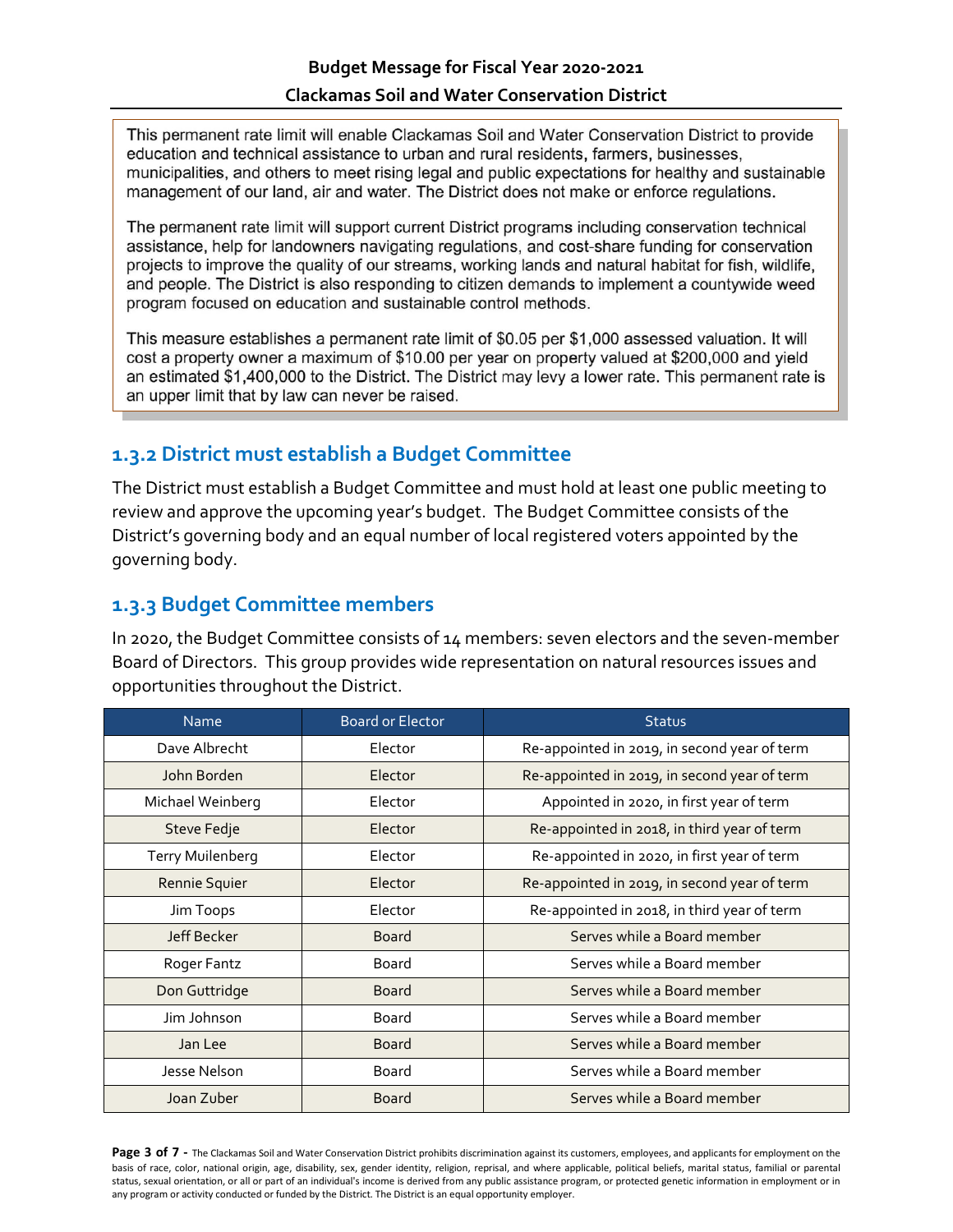#### <span id="page-3-0"></span>**1.3.4 Term of service for Budget Committee members**

Citizen members are appointed by the District's Board of Directors to serve three-year terms. Terms of citizen members are staggered to help provide continuity from year to year and to allow new ideas and perspectives to be included in the Committee's deliberations.

#### <span id="page-3-1"></span>**1.3.5 Duties of the Budget Committee**

The role of the Budget Committee is to review the proposed budget submitted by the Budget Officer, and either approve it as proposed or modify it. The Committee elects a presiding officer to help the Committee reach an affirmative vote in approving the budget.

Specifically, the Budget Committee:

- 1. Receives the budget document.
- 2. Hears the budget message.
- 3. Considers public comment.
- 4. Discusses and revises the budget as needed.
- 5. Approves the budget.
- 6. Approves the property taxes to be levied.

All meetings of the Budget Committee are subject to Oregon's Public Meetings Law (ORS 192.610 through ORS 192.690). A quorum of the Committee is required to conduct business and a majority of the Committee members is required to take action. This year a quorum and simple majority are the same: eight Committee members.

The Committee may request and receive additional information from District officials.

The District anticipates holding two meetings of the Budget Committee, one in March 2020 and the other in April 2020. The proposed budget and budget message will be presented by the Budget Officer at the first Budget Committee meeting. At the second meeting, any changes requested by the Committee will be presented, and public testimony on the proposed budget will be accepted. The Budget Committee is scheduled to vote on the proposed budget at the second meeting.

#### <span id="page-3-2"></span>**1.3.6 Duties of the Board of Directors**

Following approval of the budget by the Budget Committee, the District's Board of Directors will hold a budget hearing on the budget as approved by the Committee. Any person may comment on the approved budget at the hearing.

After the hearing, the Board of Directors can change the budget estimates and the tax levy approved by the Budget Committee. However, if the Board increases the tax by any amount, or if the Board increases expenditures in any fund by 10% or more, the District must republish the amended budget summary and hold another budget hearing.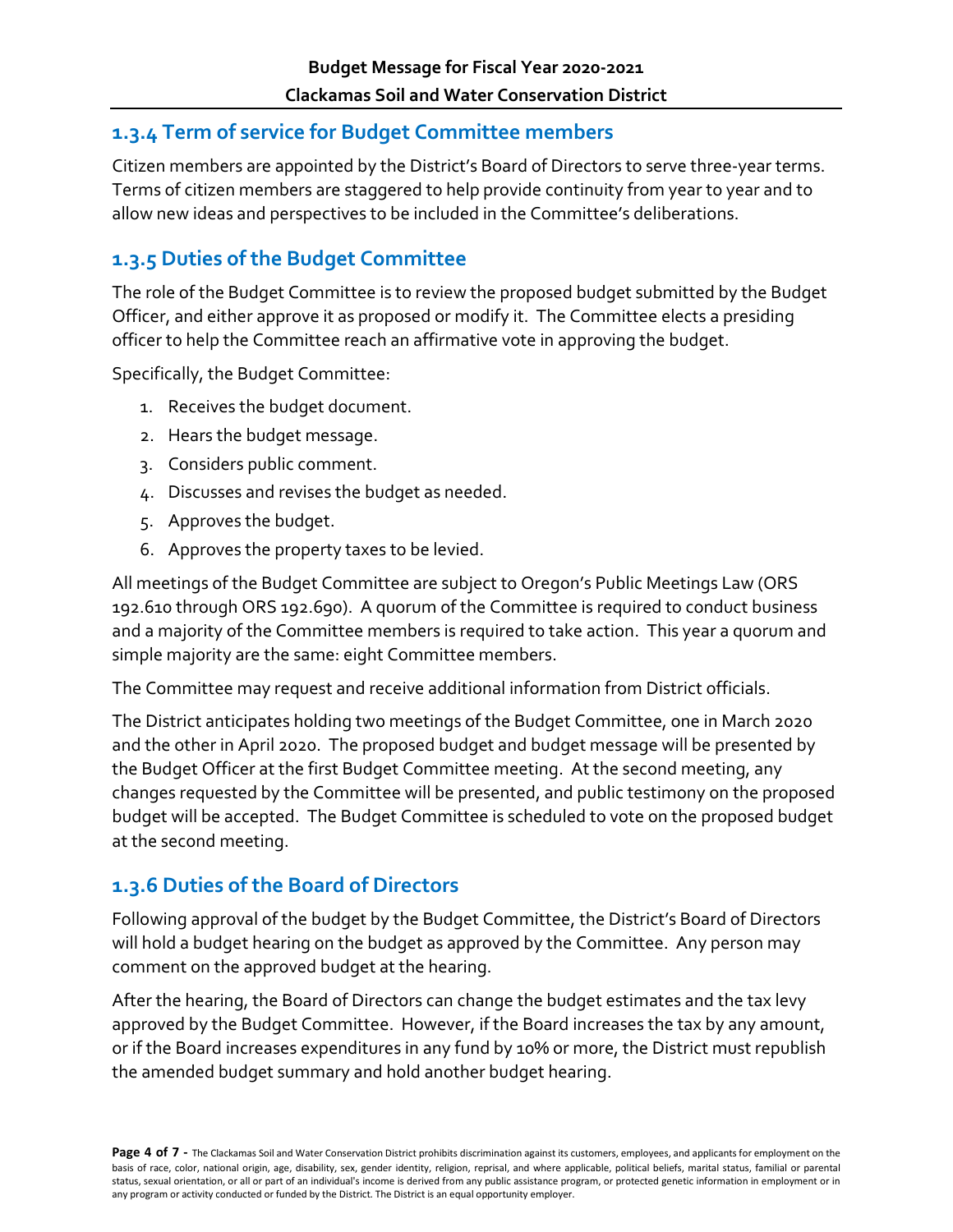The deadline for the Board of Directors to enact a resolution that adopts the budget, makes appropriations, imposes tax levies, and categorizes each tax is June 30, 2020.

### <span id="page-4-0"></span>**1.4 Budgeting**

Oregon Revised Statute chapter 294 requires public taxing entities to prepare a budget consistent with Oregon Local Budget Law. The budget is a one-year financial plan that balances resources and needs to help accomplish the District's mission and goals. Appropriations identified in the adopted budget are spending limits.

#### <span id="page-4-1"></span>**1.4.1 What are funds?**

The budget is prepared by fund. Each fund in the budget must balance, i.e., resources and requirements must match. The District has three kinds of funds: general fund, special revenue fund, and reserve fund.

The Oregon Department of Revenue describes a general fund as shown below:

The purpose of a general fund is to record financial transactions relating to all activities for which specific types of funds are not required. It is the general operating fund for the local government. Most local governments have a general fund. Many small districts have only a general fund.

The Oregon Department of Revenue describes a special revenue fund as shown below:

Special revenue funds should be set up for dedicated local option tax levies, specific purpose grants and other revenues when required by statute, charter provision, or the terms of a grant. The number of such funds depends upon the activities of the local government and how it is funded...The general requirement is that dedicated revenues must be used for the specific purpose authorized, and separate funds should be established for them (ORS 311.350).

The Oregon Department of Revenue describes a reserve fund as shown below: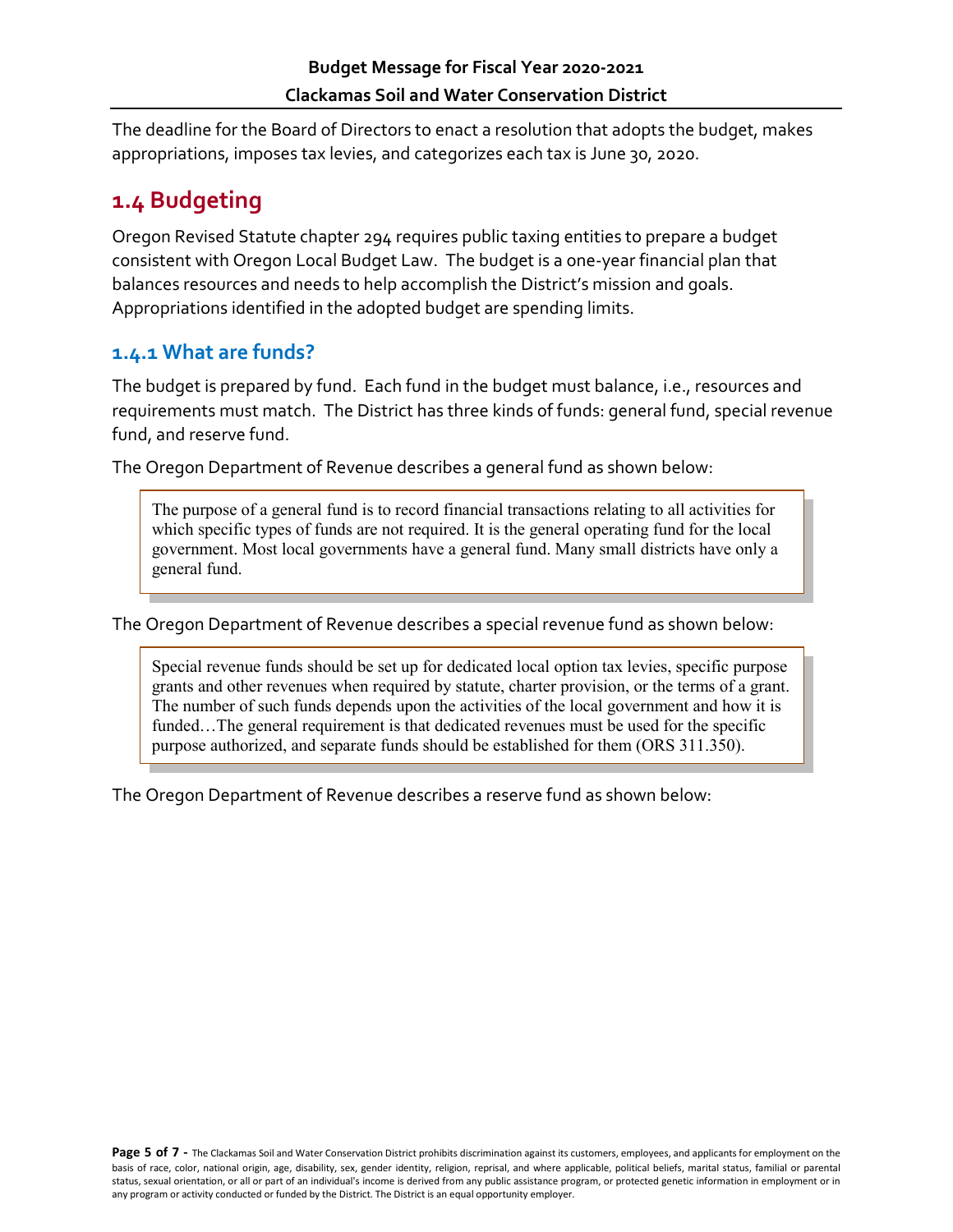A local government may set up a reserve fund to accumulate money for financing the cost of any service, project, property or equipment that the district can legally perform or acquire (ORS 294.346, renumbered from 294.525). Under Local Budget Law, a reserve fund is a way to save money from year to year. Expenditures can be appropriated and made directly from a reserve fund.

The resolution or ordinance creating a reserve fund should state the purpose for which the money in the fund can be spent. At least every 10 years after the establishment of a reserve fund, the governing body must review the fund to decide if it should be continued or abolished. Any unexpended or unobligated balance left in the fund when it is abolished can be transferred to the general fund or any other fund designated by the governing body.

Money in a reserve fund can only be used for the purpose for which the fund was established. Expenditures for that purpose may be budgeted and appropriated directly from the reserve fund. Transfers may not be made from a reserve fund unless the fund that receives the transfer uses the money for a purpose consistent with the purpose of the reserve fund. Interfund loans can be made from a reserve fund under ORS 294.468 (renumbered from 294.460).

#### <span id="page-5-0"></span>**1.4.2 Organization of the District's funds**

The District has established five funds:

- 1. General Fund
- 2. Conservation Grants Fund
- 3. Conservation Loans Fund
- 4. Working Lands Legacy Fund
- 5. Building Reserve Fund

#### **GENERAL FUND**

Six organizational units or departments exist within the General Fund:

- 1. District Operations
- 2. Conservation Planning
- 3. WeedWise
- 4. Education and Outreach
- 5. Land Management
- 6. Not Allocated Expenditures

The Not Allocated Expenditures portion of the General Fund captures costs that are not allocated to a specific department, including transfers from the General Fund to other funds.

**Page 6 of 7 -** The Clackamas Soil and Water Conservation District prohibits discrim<br>
basis of race, color, national origin, age, disability, sex, gender identity, religion, repr<br> **RESERVE FUND** basis of race, color, national origin, age, disability, sex, gender identity, religion, repr status, sexual orientation, or all or part of an individual's income is derived from any pro any program or activity conducted or funded by the District. The District is an equal opp